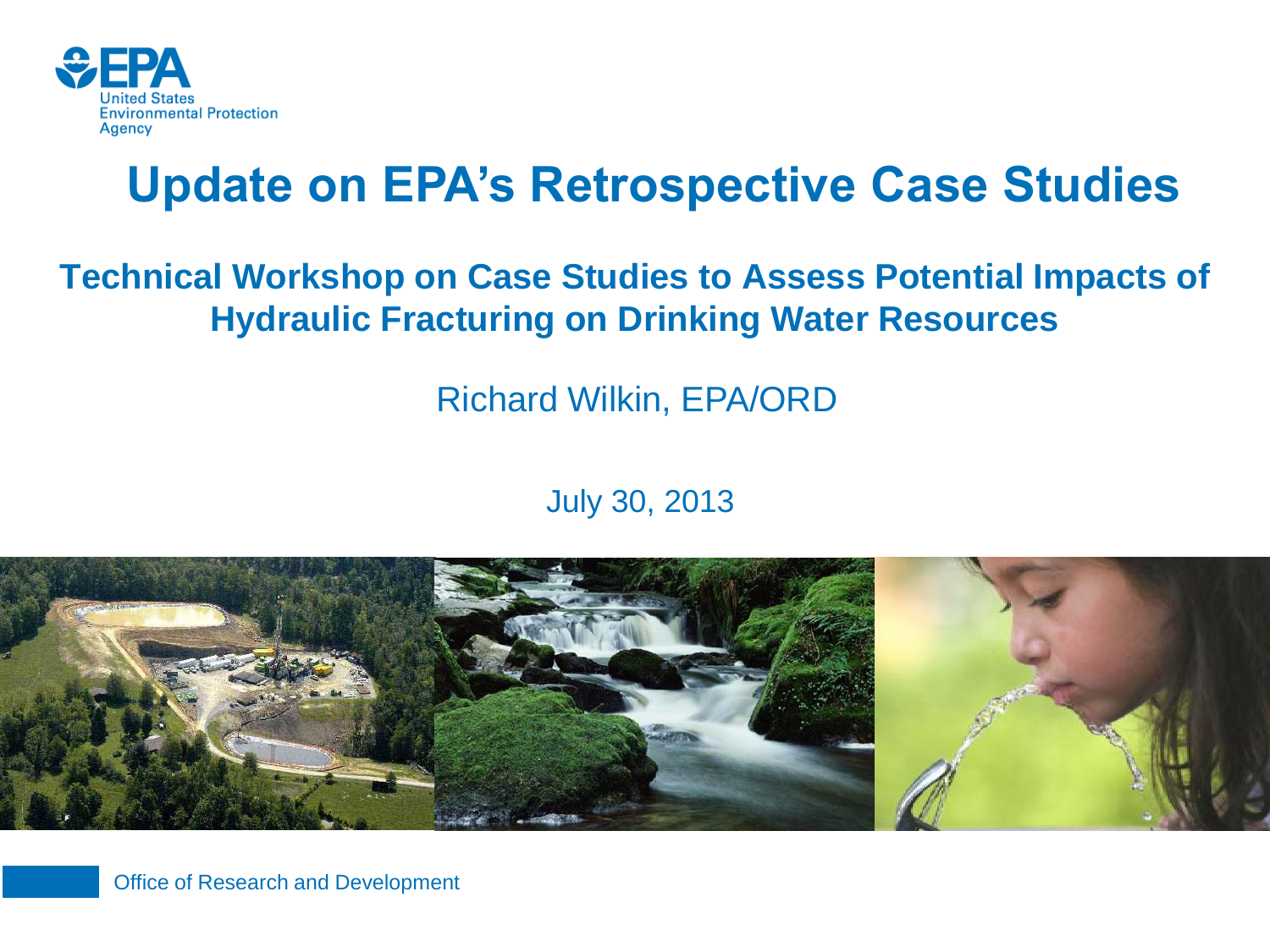



- Purpose: To determine if drinking water contamination has occurred at the case study locations and, if so, identify possible sources of contamination.
- Identification and selection
	- Stakeholder suggestions
		- Public meetings
		- EPA website
		- Webinars
		- Conferences
		- Regional input



*More than 40 locations for potential case studies were considered.*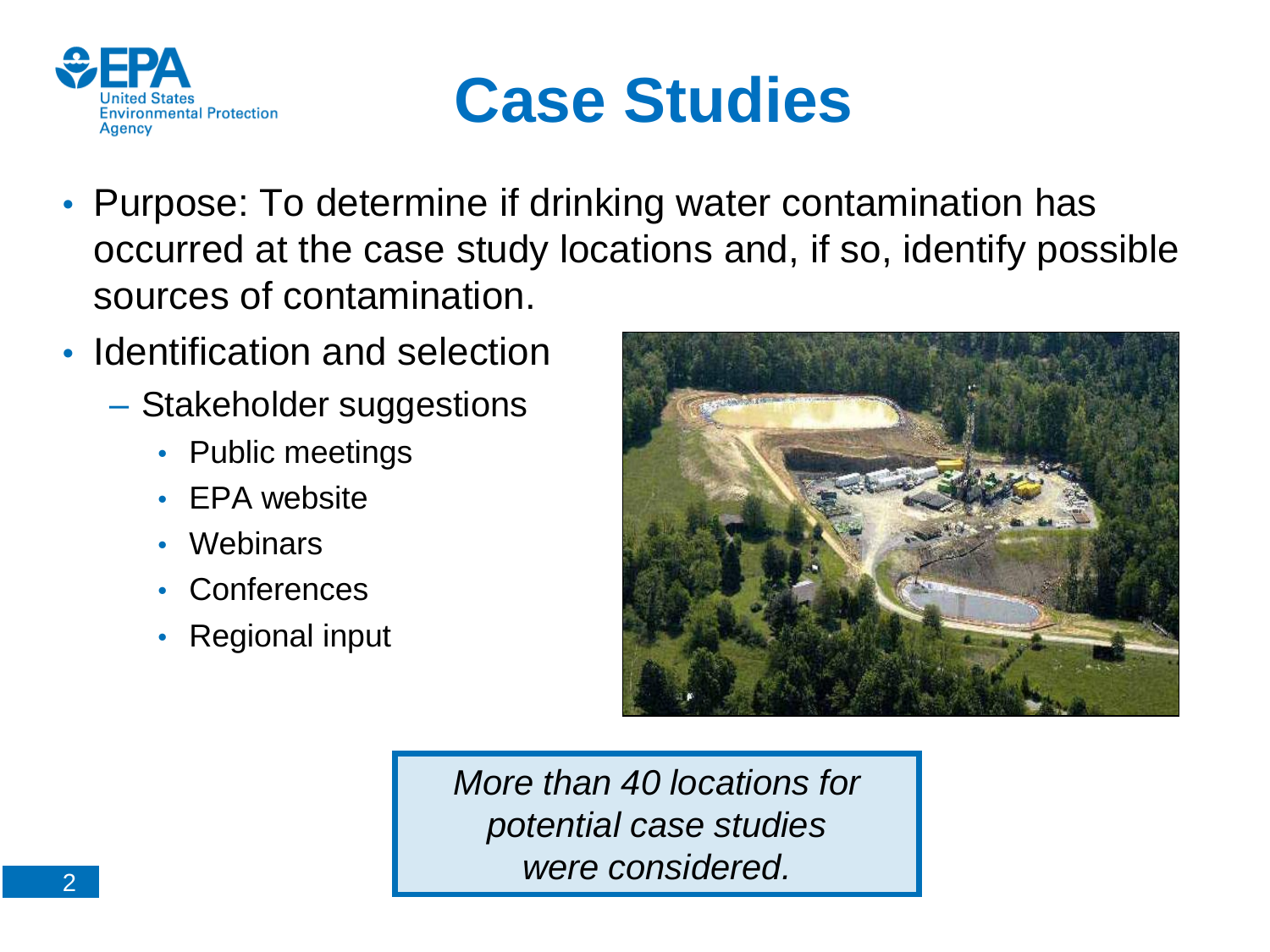

# **Retrospective Case Studies**

### **Approach**

- Identified and selected case studies based on various criteria:
	- $\Box$  Proximity of population and drinking water supplies
	- $\Box$  Evidence of impaired water quality
	- $\Box$  Health and environmental concerns
	- $\Box$  Knowledge gaps that could be filled by the case study
- Prioritized case studies based on:
	- **□** Geographic and geologic diversity
	- **Q** Population at risk
	- $\Box$  Site status (planned, active, or completed)
	- **□** Unique geologic or hydrologic features
	- **□ Characteristics of water resources**
	- $\Box$  Land use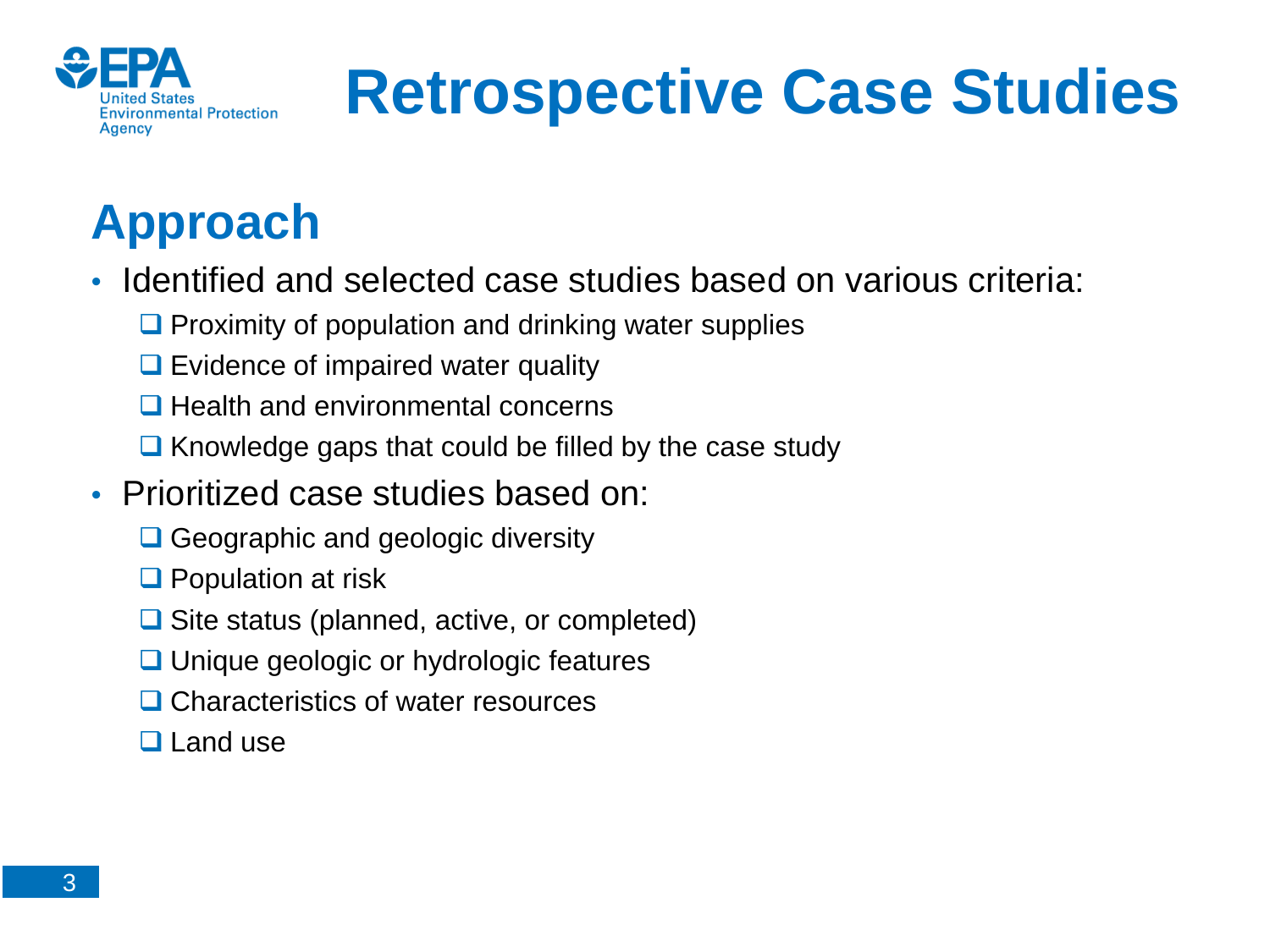

# **Retrospective Case Studies**

- Selected 5 case studies to investigate reported drinking water impacts
- **Case study locations** 
	- Bradford County, PA
	- Las Animas/Huerfano Counties, CO
- Dunn County, ND
- Washington County, PA
- Wise County, TX

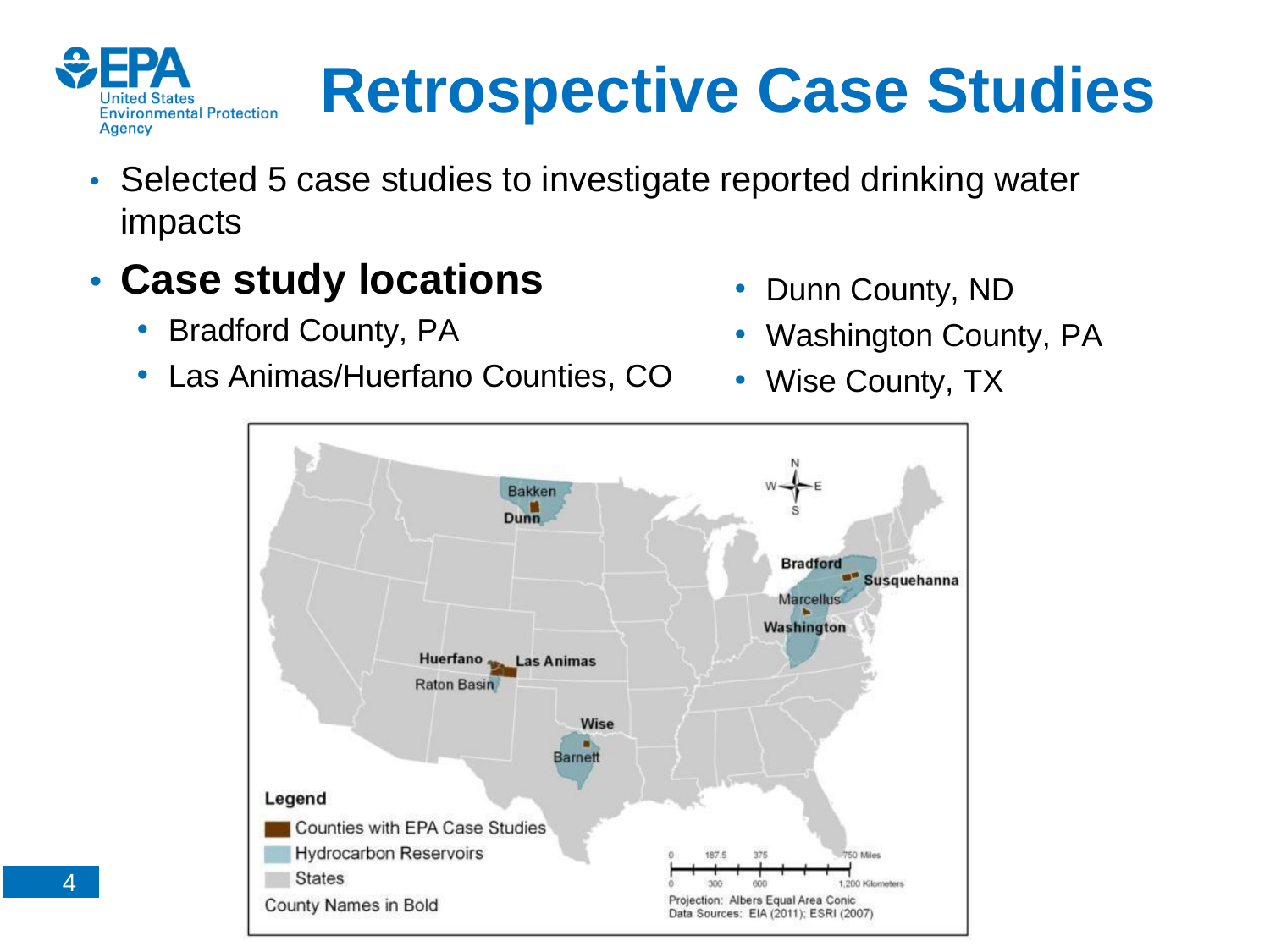

### **General Analyte List**

- Gasoline & Diesel Range Organics (DRO and GRO)
- Volatile and Semi-volatile Organics (VOCs and SVOCs)
- Glycols and Alcohols
- Carboxylic Acids
- Dissolved Organic and Inorganic Carbon (DOC and DIC)
- Major & Trace Cations (metals) and Anions
- Dissolved Gases (methane, ethane, propane, n-butane)
- Stable isotopes (O and H in water; C and H in methane, if detected; C in DIC; in some cases, S in sulfate/sulfide)
- Sr isotopes
- Radionuclides (Gross alpha/beta; Ra-226 and Ra-228)
- General Water Quality Parameters (pH, ORP, etc.)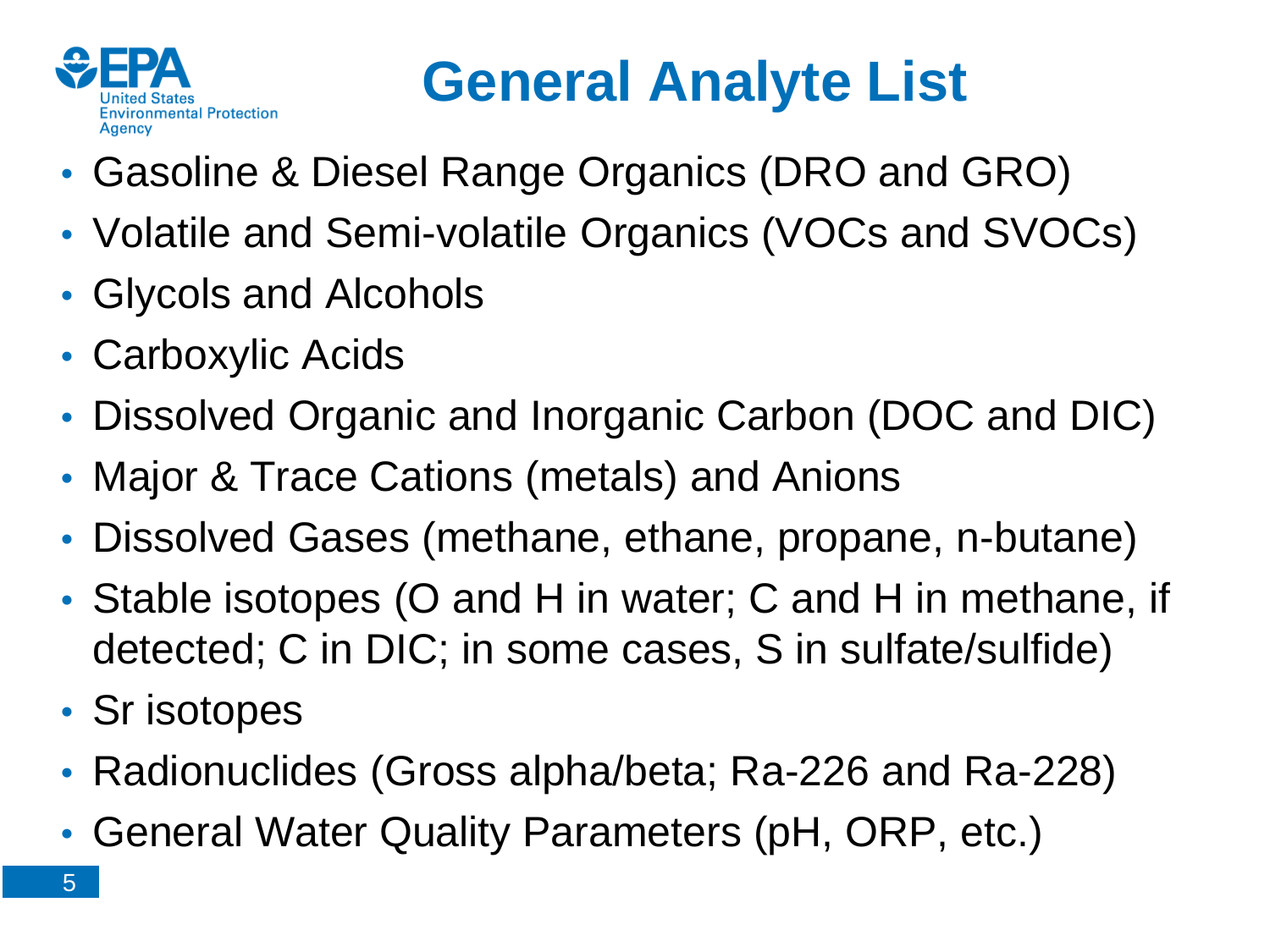

## **Las Animas/Huerfano Counties (Raton Basin), CO**

HF Target Formation – Coal Bed Methane (Vermejo & Raton Formations)

Drinking Water Resources – Poison Canyon Formation and nearby underground sources of drinking water

Research Focus – Ground water and surface water

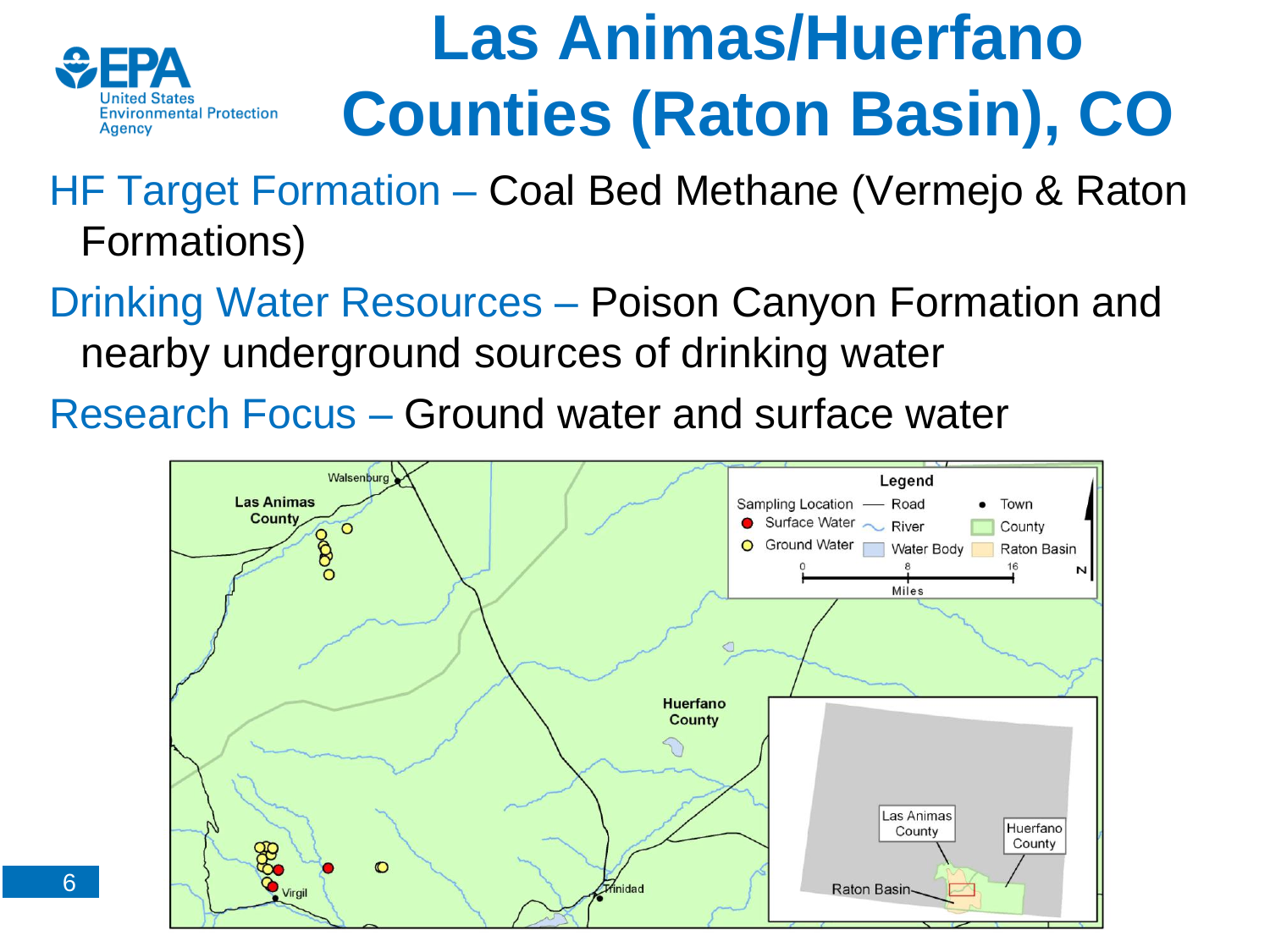

# **Las Animas/Huerfano Counties (Raton Basin), CO**

### **Progress**

7

### $\triangleright$  Sampling events:

- October 2011
- May 2012
- November 2012
- April/May 2013
- **Locations sampled:** 
	- Domestic wells
	- Production wells
	- Monitoring wells
	- Surface water (streams)



▶ Participants: Landowners, Colorado Oil and Gas Conservation Commission, Pioneer, Petroglyph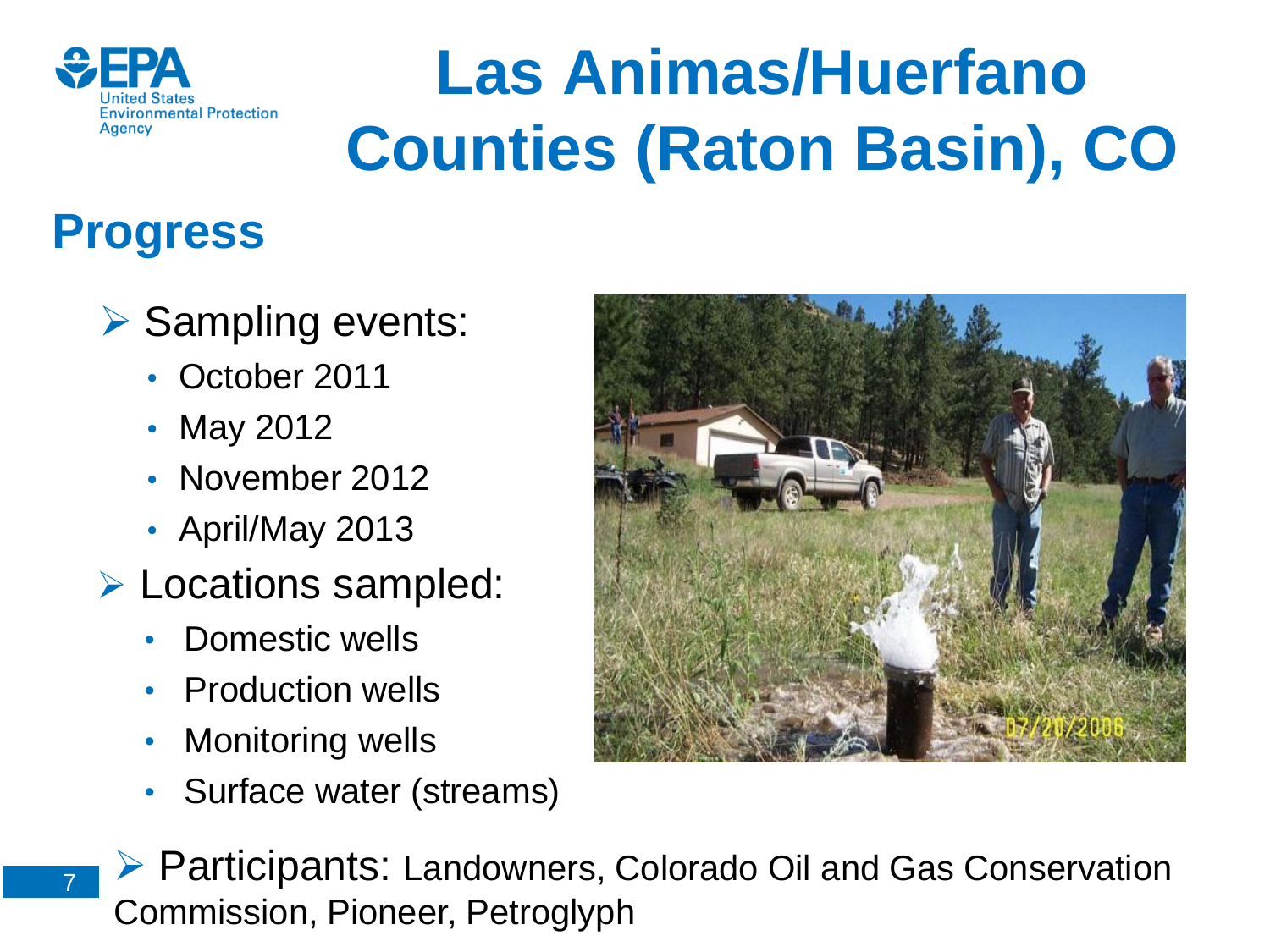

# **Bradford County, PA**

HF Target Formation – Marcellus Shale

Drinking Water Resources – Stratified drift & bedrock aquifers and surface water

#### Research Focus

- Ground water and surface water studies
- Reports of methane in multiple drinking water wells

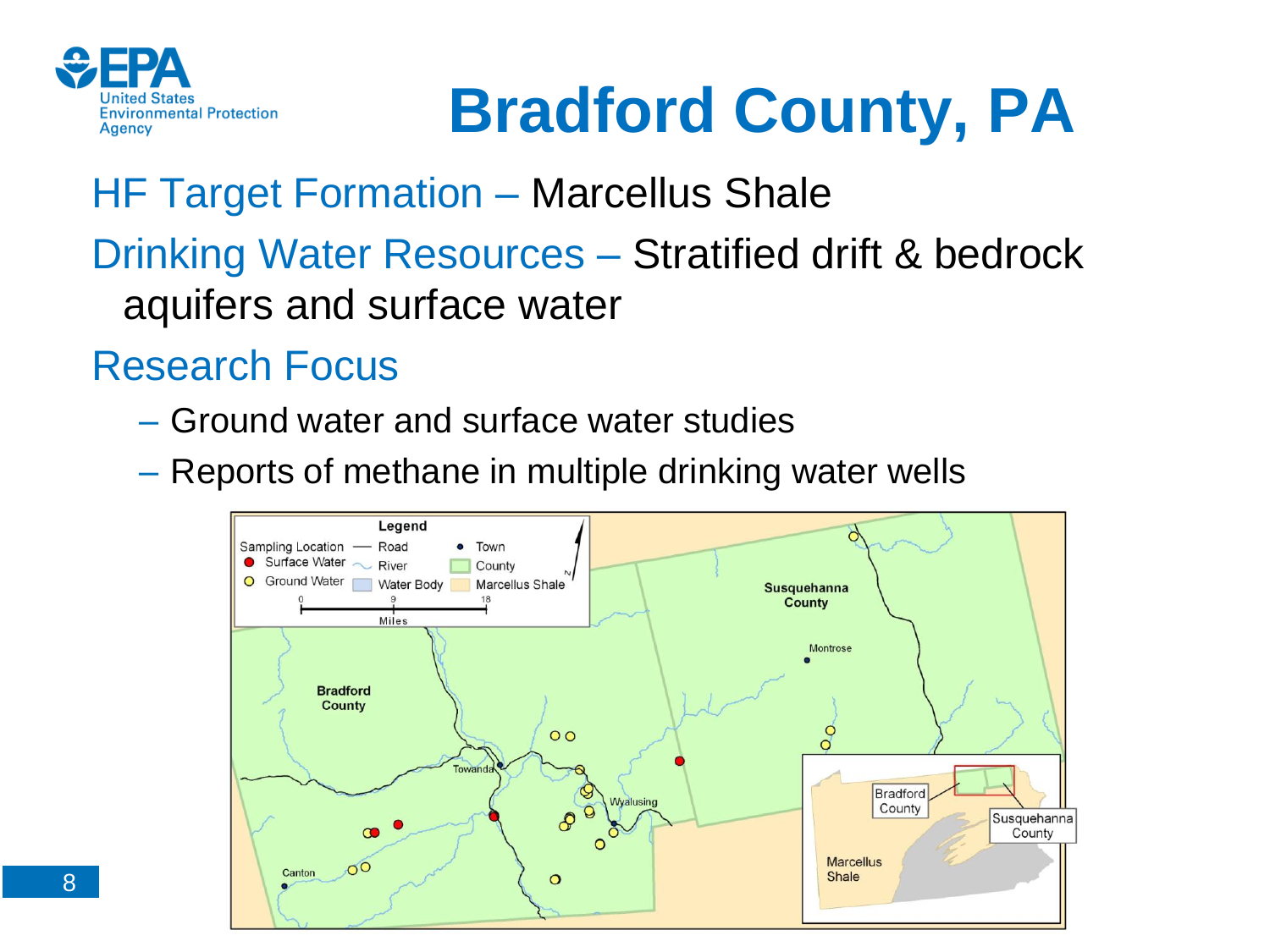

# **Bradford County, PA**

### **Progress**

- $\triangleright$  Sampling events:
	- October/November 2011
	- April/May 2012
	- May 2013
- Locations sampled:
	- Domestic wells
	- Surface water (springs, streams, ponds)

▶ Participants: Landowners, PA Department of Environmental Protection, Chesapeake, Cabot

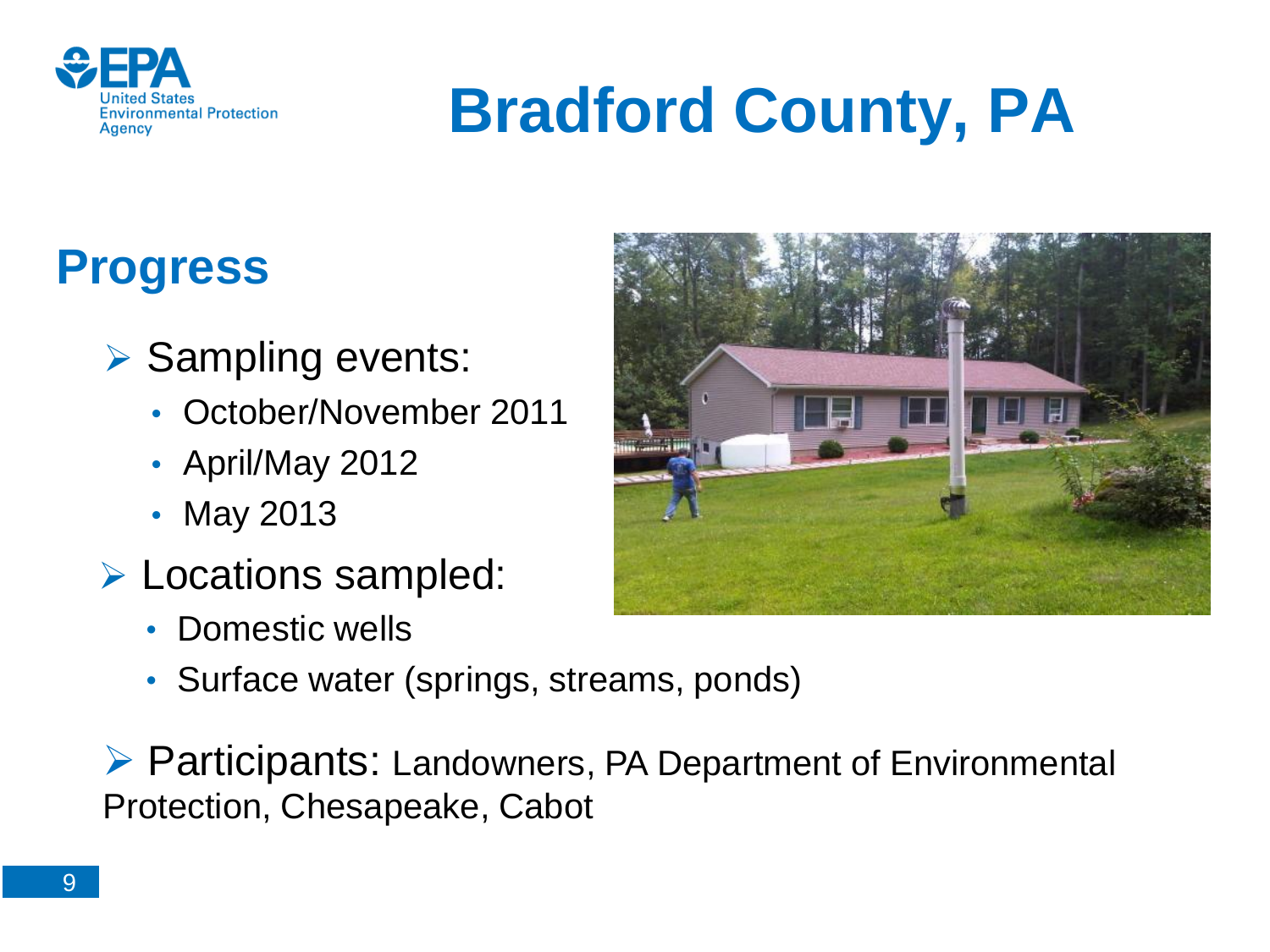

# **Washington County, PA**

#### HF Target Formation – Marcellus Shale

Drinking Water Resources – Surficial & shallow confined aquifers and surface water

#### Research Focus

- Reported changes in drinking water quality
- Reported methane in wells

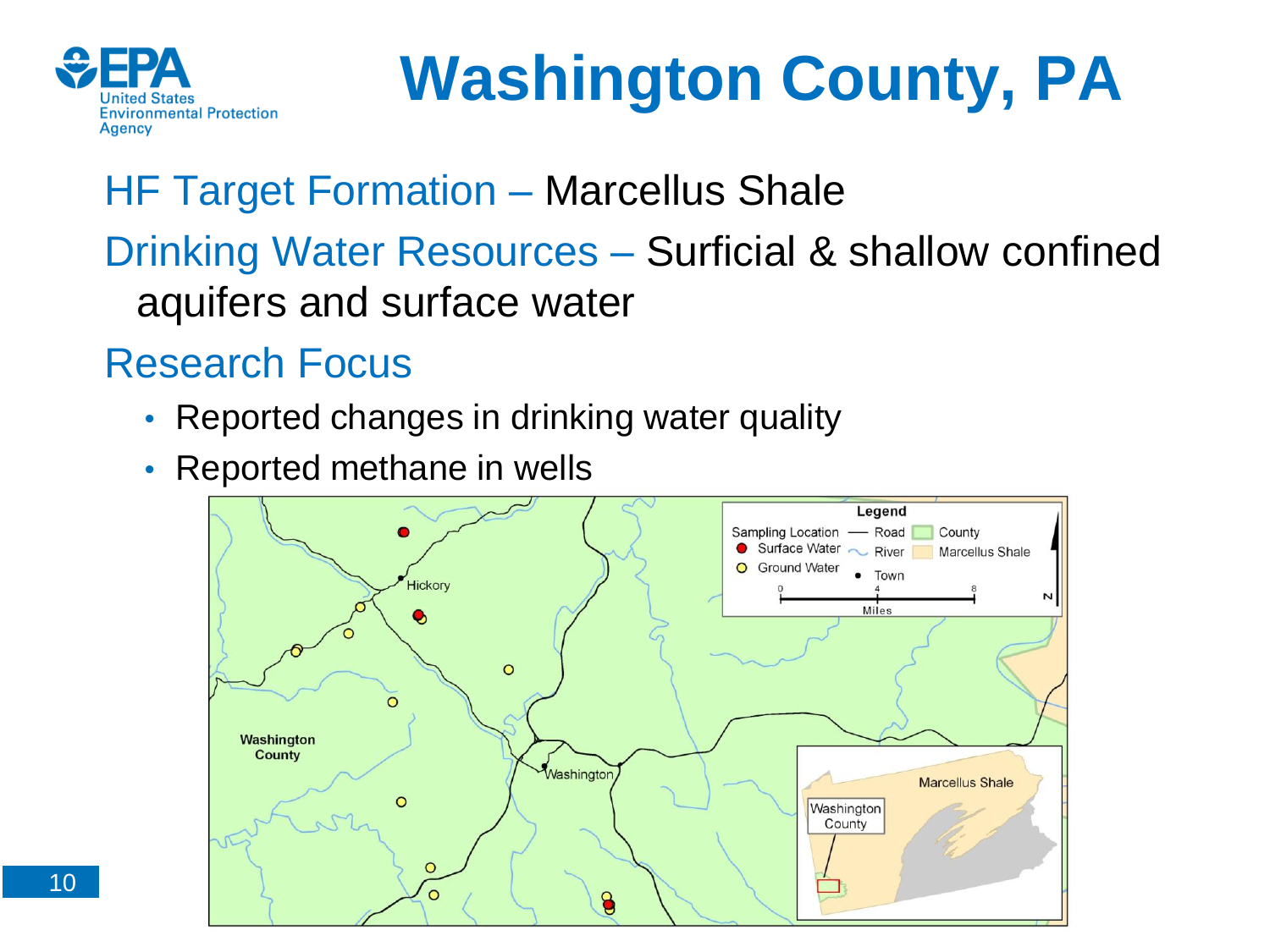

# **Washington County, PA**

### **Progress**

- $\triangleright$  Sampling events:
	- July 2011
	- March 2012
	- May 2013
- Locations sampled:
	- Domestic wells
	- Surface water (springs, stream)



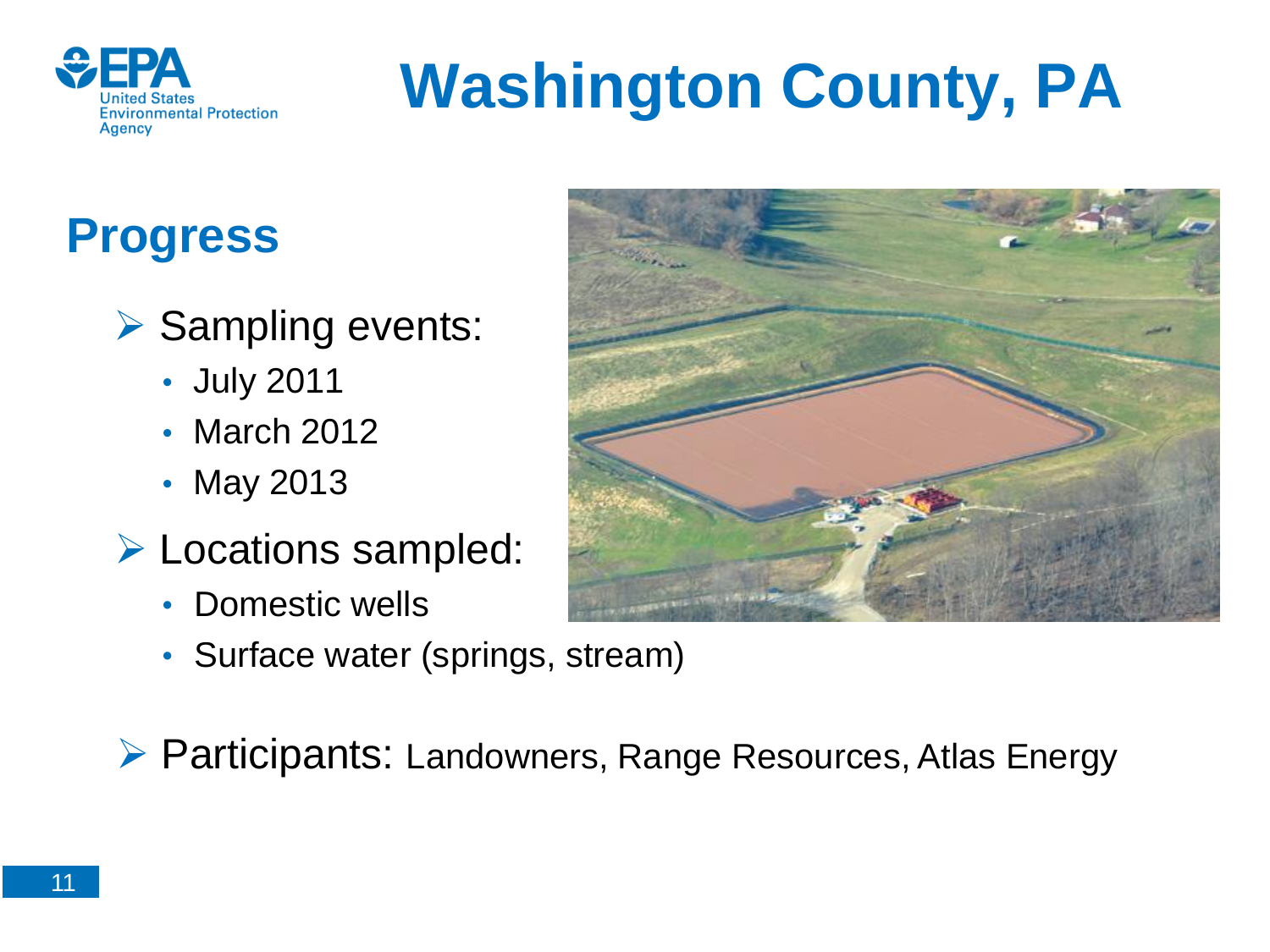



#### HF Target Formation – Barnett Shale Drinking Water Resources – Trinity aquifer and surface water

#### Research Focus

• Drinking water wells

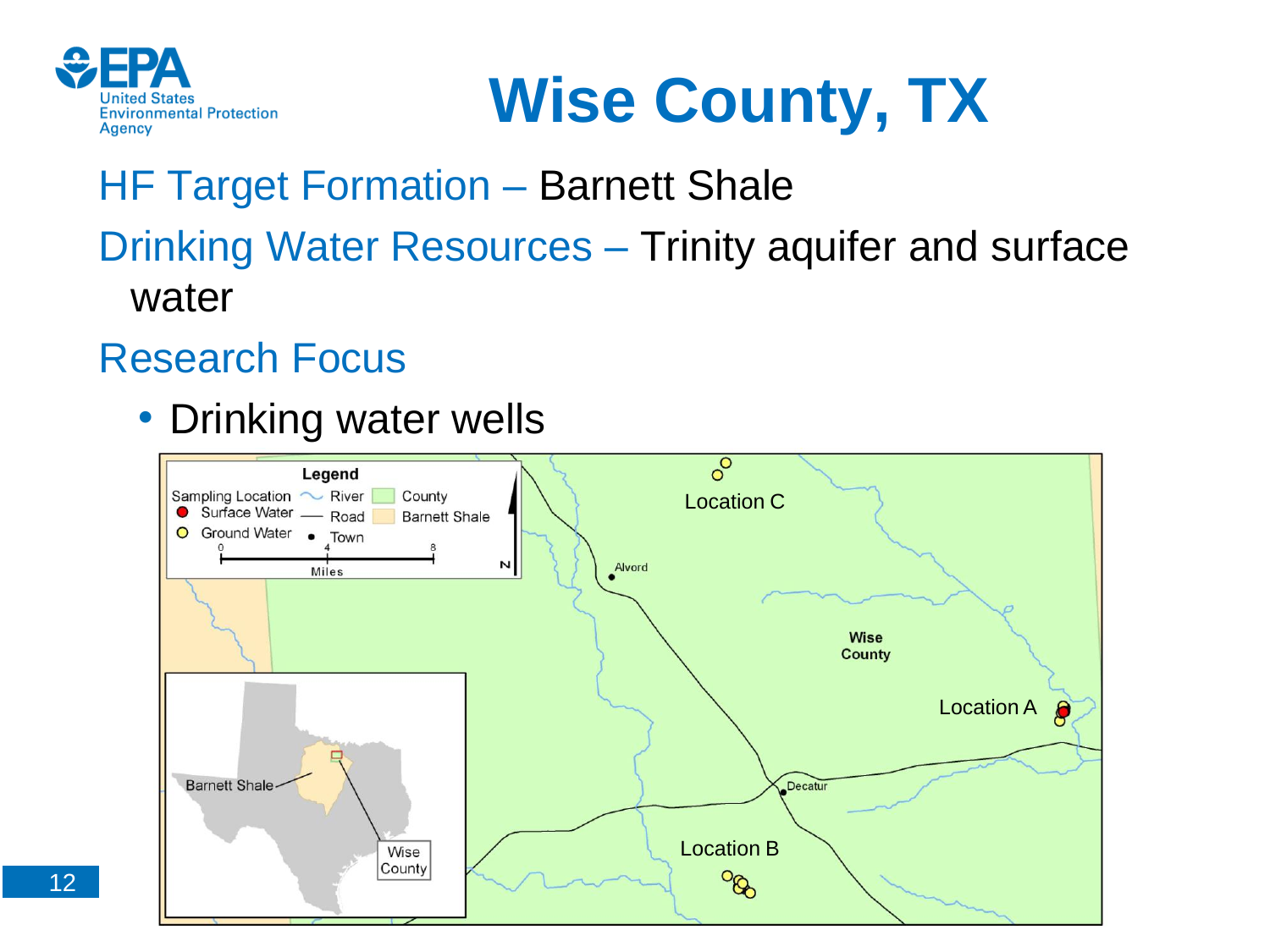

# **Wise County, TX**

### **Progress**

- $\triangleright$  Sampling events:
	- September 2011
	- March 2012
	- September 2012
		- Limited (1 production well and 2 domestic wells in Location B)
	- December 2012
	- May 2013
- Locations sampled:
	- Domestic wells
	- Industrial well
	- Surface water (ponds)
- 
- ▶ Participants: Landowners, Texas Railroad Commission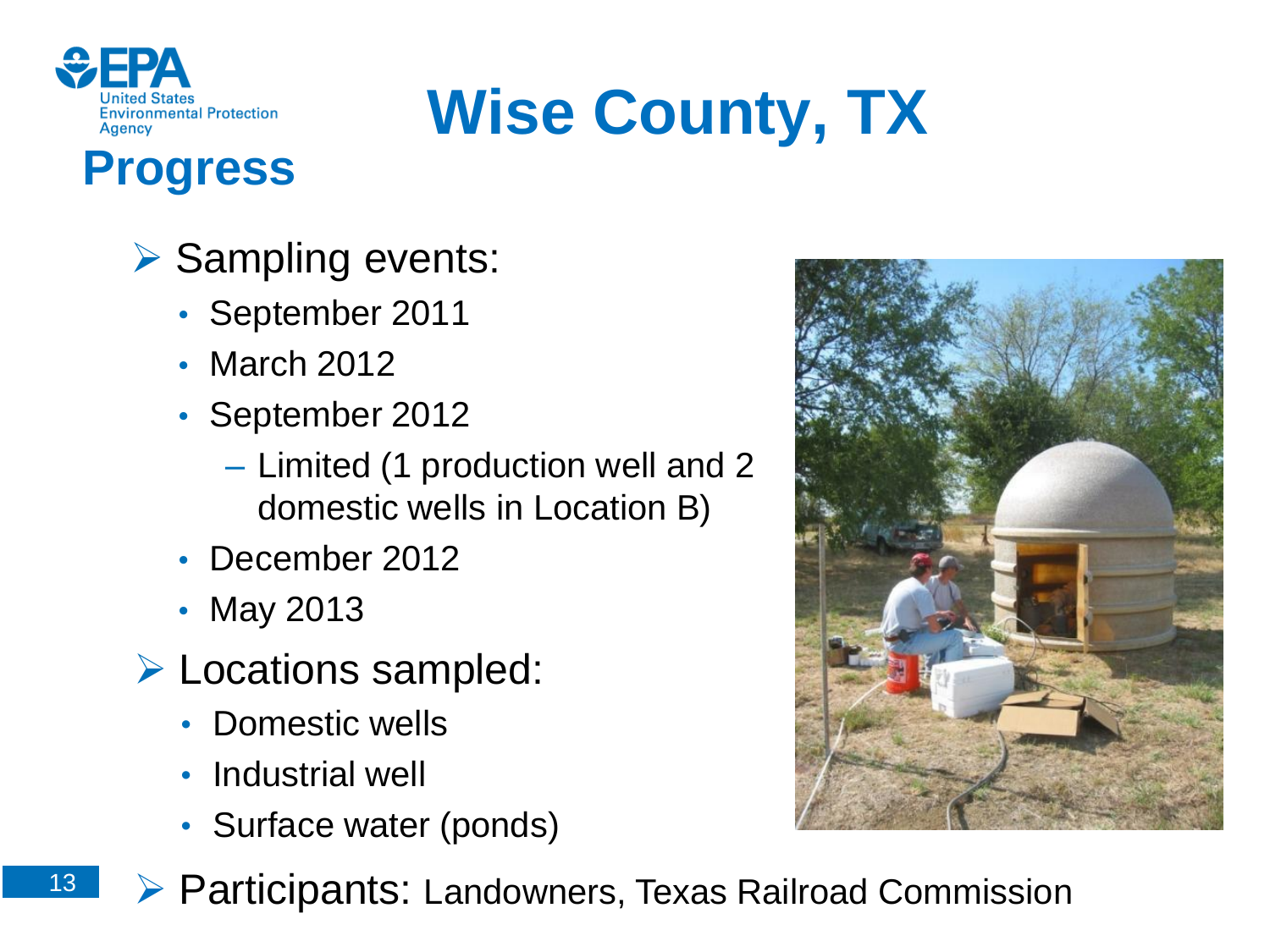

# **Dunn County (Killdeer), ND**

### HF Target Formation – Bakken Shale Drinking Water Resources – Killdeer aquifer Research Focus

– Drinking water aquifer

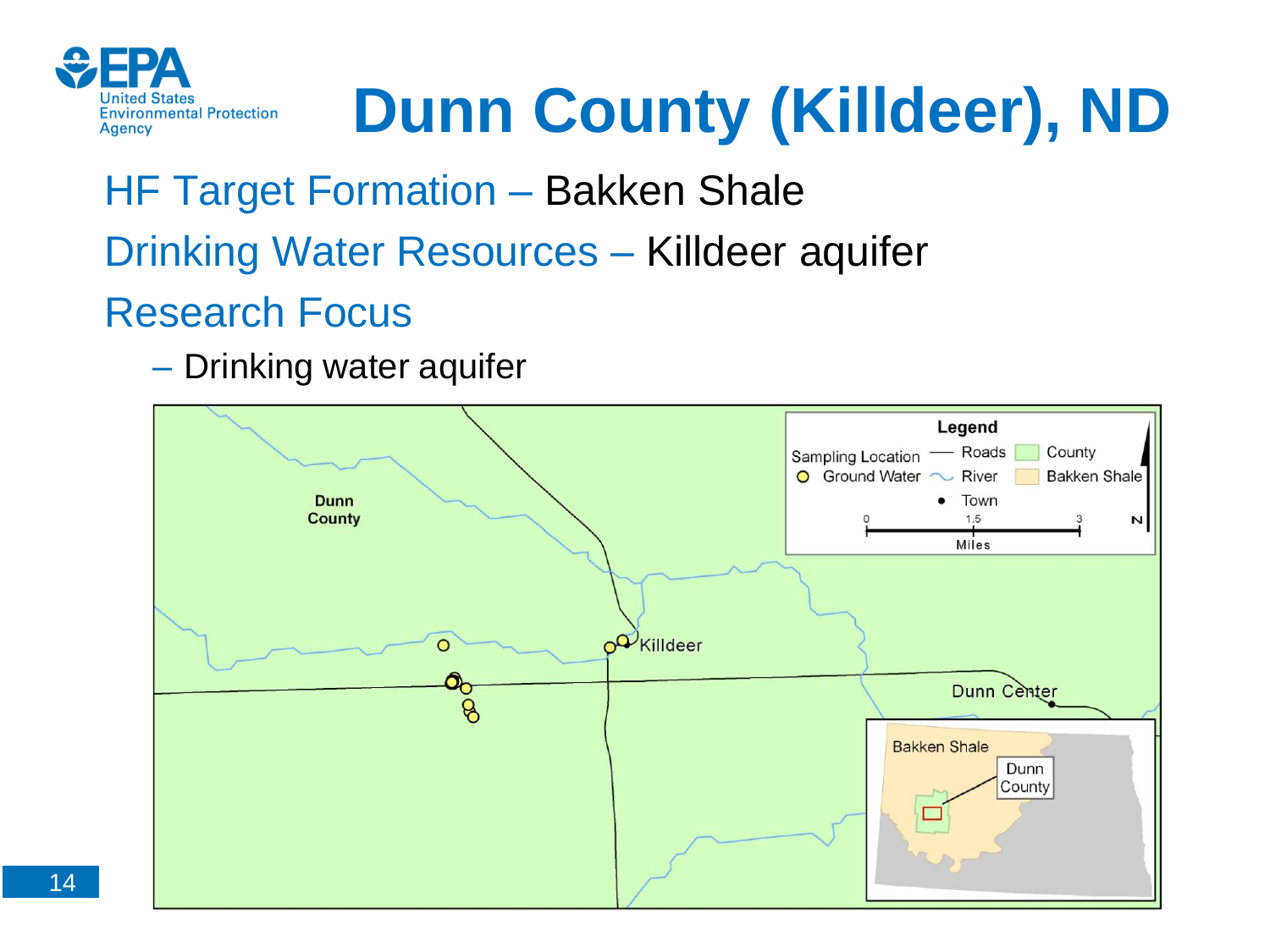

# **Dunn County (Killdeer), ND**

### **Progress**

### $\triangleright$  Sampling events:

- July 2011
- October 2011
- October 2012
- **Locations sampled:** 
	- Monitoring wells
	- Domestic wells
	- Supply wells
	- Municipal well



▶ Participants: Landowners, Denbury, North Dakota Industrial Commission's Oil and Gas Division